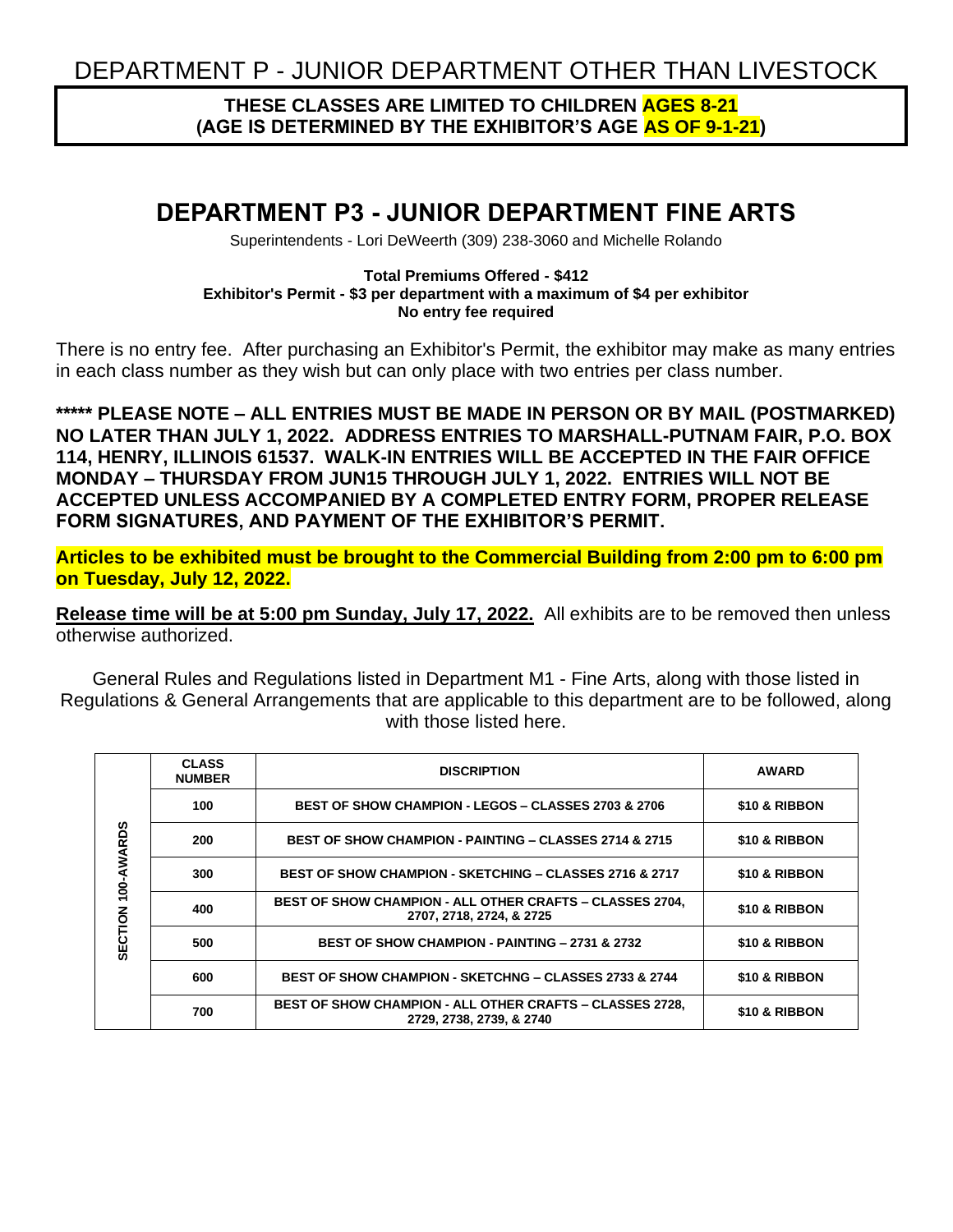### **THESE CLASSES ARE LIMITED TO CHILDREN AGES 8-13 (AGE IS DETERMINED BY THE EXHIBITOR'S AGE AS OF 9-1-21)**

| <b>SECTION</b>       | <b>CLASS</b> | <b>Division A</b>                                                                                           | 1st | 2nd | 3rd | 4th    | 5th           |
|----------------------|--------------|-------------------------------------------------------------------------------------------------------------|-----|-----|-----|--------|---------------|
| SECTION <sub>1</sub> | 2700         | Tie Dye                                                                                                     | \$4 | \$3 | \$2 | Ribbon | Ribbon        |
|                      | 2701         | Sculpture (paper, clay, sewn soft sculpture                                                                 | \$4 | \$3 | \$2 | Ribbon | Ribbon        |
|                      | 2702         | Nature Collection-Insect, Leaves, Rocks, Etc. (Mounted on 12"x12"<br>Posterboard or Cardboard) (Ages 8-10)  | \$4 | \$3 | \$2 | Ribbon | Ribbon        |
|                      | 2703         | Legos – original design (Ages 8-10)                                                                         | \$4 | \$3 | \$2 | Ribbon | Ribbon        |
|                      | 2704         | Duct Tape Craft (Ages 8-10)                                                                                 | \$4 | \$3 | \$2 | Ribbon | Ribbon        |
|                      | 2705         | Nature Collection-Insect, Leaves, Rocks, Etc. (Mounted on 12"x12"<br>Posterboard or Cardboard) (Ages 11-13) | \$4 | \$3 | \$2 | Ribbon | Ribbon        |
|                      | 2706         | Legos - original design (Ages 11-13)                                                                        | \$4 | \$3 | \$2 | Ribbon | Ribbon        |
|                      | 2707         | Duct Tape Craft (Ages 11-13)                                                                                | \$4 | \$3 | \$2 | Ribbon | Ribbon        |
|                      | 2708         | Miniature Farm Vehicles on a tray or board (Max 6)                                                          | \$4 | \$3 | \$2 | Ribbon | <b>Ribbon</b> |
|                      | 2709         | Girl or Boy Scout Memorabilia (3-6)                                                                         | \$4 | \$3 | \$2 | Ribbon | Ribbon        |
|                      | 2710         | Trading Cards (Ages $8 - 10$ )                                                                              | \$4 | \$3 | \$2 | Ribbon | Ribbon        |
|                      | 2711         | Trading Cards (Ages 11-13)                                                                                  | \$4 | \$3 | \$2 | Ribbon | Ribbon        |
|                      | 2712         | Miniature Figurines Collection on a Tray (Ages 8-10)                                                        | \$4 | \$3 | \$2 | Ribbon | Ribbon        |
|                      | 2713         | Miniature Figurines Collection on a Tray (Ages 11-13)                                                       | \$4 | \$3 | \$2 | Ribbon | Ribbon        |
|                      | 2714         | Painting - Landscapes & Seascapes                                                                           | \$4 | \$3 | \$2 | Ribbon | Ribbon        |
|                      | 2715         | Painting, Watercolor, Tempera, Freehand                                                                     | \$4 | \$3 | \$2 | Ribbon | Ribbon        |
|                      | 2716         | Sketching: Charcoal, Pencil, Pastels, Ink or Felt Tip, Freehand (Ages 8-<br>10)                             | \$4 | \$3 | \$2 | Ribbon | Ribbon        |
|                      | 2717         | Sketching: Charcoal, Pencil, Pastels, Ink or Felt Tip, Freehand (Ages 11-<br>13)                            | \$4 | \$3 | \$2 | Ribbon | Ribbon        |
|                      | 2718         | <b>Computer Generated Artwork</b>                                                                           | \$4 | \$3 | \$2 | Ribbon | Ribbon        |
|                      | 2721         | Glow in the Dark Art                                                                                        | \$4 | \$3 | \$2 | Ribbon | Ribbon        |
|                      | 2722         | Vacation Souvenirs (Max 6) Ages 8-10                                                                        | \$4 | \$3 | \$2 | Ribbon | Ribbon        |
|                      | 2723         | Vacation Souvenirs (Max 6) Ages 11-13                                                                       | \$4 | \$3 | \$2 | Ribbon | Ribbon        |
|                      | 2724         | Paper Quilling                                                                                              | \$4 | \$3 | \$2 | Ribbon | Ribbon        |
|                      | 2725         | Miscellaneous Collection (Max 6)                                                                            | \$4 | \$3 | \$2 | Ribbon | Ribbon        |
|                      | 2726         | Scrapbooking - Any Theme (Max. of 2 Pages)                                                                  | \$4 | \$3 | \$2 | Ribbon | Ribbon        |
|                      | 2727         | Fair Theme - Musical Medals, Trophies, Awards, Etc.                                                         | \$4 | \$3 | \$2 | Ribbon | Ribbon        |